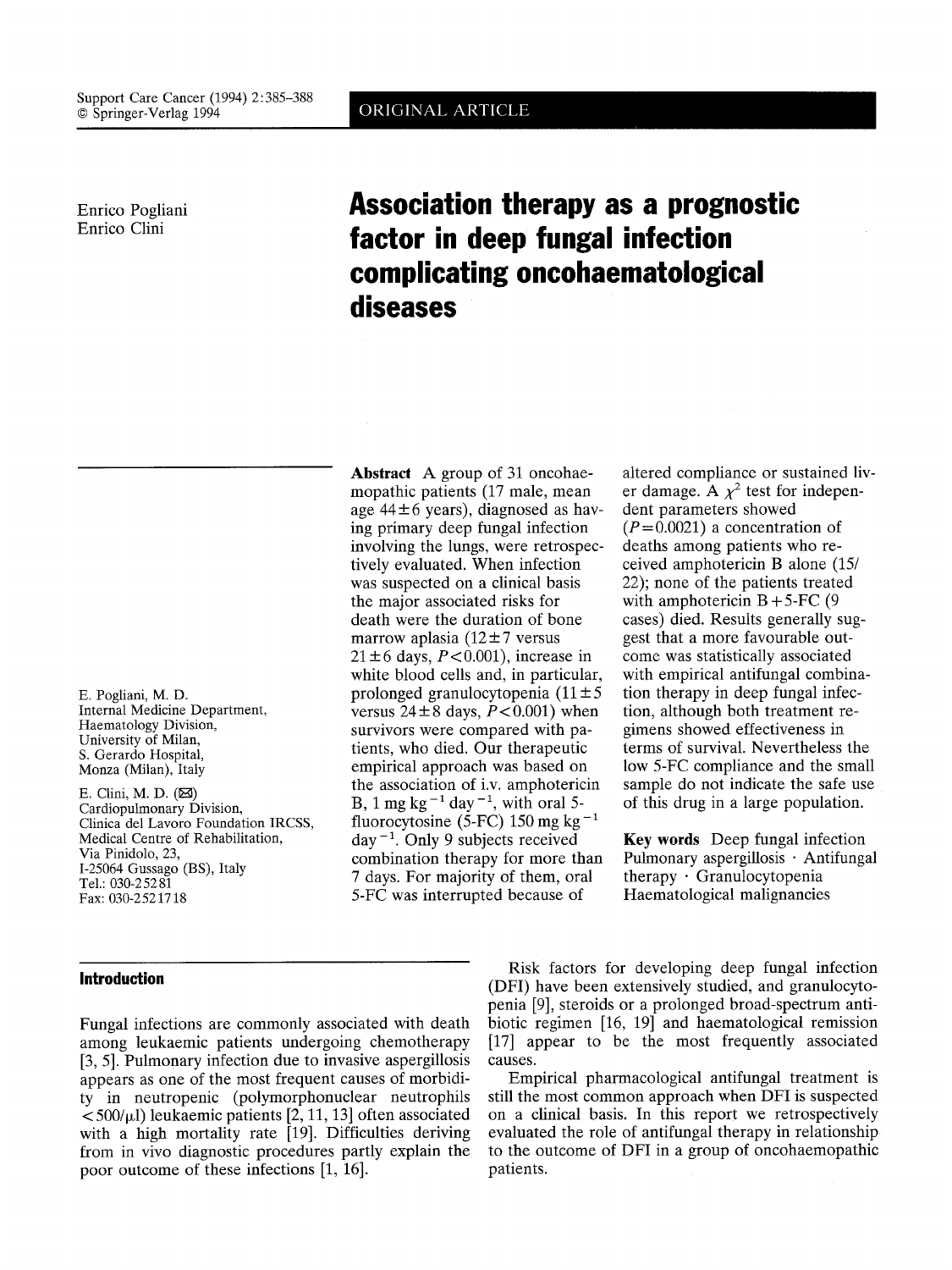### **Patients and methods**

A group of 31 consecutive oncohaemopathic patients (17 male), diagnosed for suspected DFI with primary pulmonary involvement and treated with early empirical antifungal therapy, were evaluated. In Table 1 patient characteristics are summarized. All the subjects presented suspected DFI during aplasia due to the haematological illness or the drugs employed. Patients were experiencing a febrile episode (temperature  $>38^{\circ}$  C), and a treatment of broad-spectrum antibiotics (amikacin plus ceftazidime plus vancomycin) was instituted according to the most recent advice [6]. In all cases lung involvement was proven after X-ray examination.

Twice a day blood cultures were obtained and twice a week samples from stools, urine, nasal and bronchial secretions (aspirates and/or broncho-alveolar lavage, BAL) were taken to obtain diagnostic confirmation. Microbiological research was conducted on BAL samples to exclude infections from other pathogens *(Pneumocystis carinii, Legionella,* viruses and rare bacterial species).

Fever refractory to antibacterial therapy for more than 5 days was then treated with empirical antifungal therapy based upon the association between i.v. amphotericin B (AmpB) at a mean dose of 1 mg kg<sup>-1</sup> day<sup>-1</sup> and oral 5-fluorocytosine (5-FC) at a dose of 150 mg kg<sup>-1</sup> day<sup>-1</sup>. A close monitoring of the side-effects of these drugs was performed. Early liver damage due to the use of-5-FC determined drug suspension within 7 days in 22 patients; two therapy groups were therefore selected. The mean time of antifungal treatment was  $27 \pm 4$  days and this did not significantly differ between the therapy groups. An oral nistatin regimen (three times daily) was instituted as an *anti-Candida* prophylactic therapy. Onset of DFI, defined according the criteria of Gerson [8, 10], age, duration of granulocytopenia, aplasia, leukaemic status, white blood cell (WBC) count and the kind, dose and duration 0f antifungal therapies were correlated to the vital prognosis.

Student's t-test was applied for the variables considered in the two groups, according to the outcome of the infective episode. Moreover a  $\chi^2$  test was performed in the therapy groups, always related to vital prognosis. A  *value less than 0.05 was considered* statistically significant.

#### **Results**

The mortality rate for DFI complicating haematological malignancies was approximately 50% in our sample (16 out of 31 patients).

Culture from BAL was possible in 9 out of 31 cases. Microbiological confirmation of DFI was obtained in 24 cases (84%); in 2 out of 9 patients a positive BAL culture was obtained. *Aspergillus* species were present in 90% of positive cases (22 out of 24 corresponding to 2/3 of the total sample) and *Cryptococcus* was identified in 5 out of 24 patients (20%). *Cryptococcus* was isolated from BAL and serological confirmation was obtained at the same time. For 7 patients (16%) there was no microbiological confirmation for their suspected DFI; 2 of them completed an antifungal regimen with both AmpB and 5-FC. The mean time of onset of DFI did not differ significantly between survivors and nonsurvivors (15 $\pm$ 5 and 17 $\pm$ 3 days respectively) but the

|  | Table 1 Patients' characteristics. (AML Acute myelocytic leu- |  |  |
|--|---------------------------------------------------------------|--|--|
|  | kaemia, ALL acute lymphocytic leukaemia, CML-BC blastic cri-  |  |  |
|  | sis of chronic myelogenous leukaemia)                         |  |  |

| Age (years)<br>Range         | $44 \pm 6$<br>$16 - 52$ |
|------------------------------|-------------------------|
| Gender (M/F)                 | 17/14                   |
| Malignancy                   |                         |
| <b>AML</b>                   | 15                      |
| ALL                          | 11                      |
| CML-BC                       | 2                       |
| Lymphoma                     | 3                       |
| Complete remission           | 20                      |
| Residual leukaemia           | 11                      |
| Microbiological confirmation | 24                      |
|                              |                         |

Table 2 Risk factor analysis associated with the outcome of deep fungal infection *(DF1). (AmpB* Amphotericin B, *5-FC* 5-fluorocytosine, *WBC* white blood cells)

| Potential risk factor   | Survivors<br>$(n=16)$ | Non-survivors<br>$(n=15)$ | P         |
|-------------------------|-----------------------|---------------------------|-----------|
| Age (years)             | $43 \pm 5$            | $45 \pm 2$                | <b>NS</b> |
| AML                     | 7/16                  | 8/15                      | NS        |
| ALL                     | 6/16                  | 5/15                      | NS        |
| ВC                      | 1/16                  | 1/15                      | <b>NS</b> |
| Lymphoma                | 2/16                  | 1/15                      | NS        |
| Aplasia (days)          | $12 + 7$              | $21 \pm 6$                | < 0.001   |
| Onset of DFI (days)     | $15 \pm 5$            | $17 + 3$                  | NS        |
| Granulocytopenia (days) | $11 \pm 5$            | $24 \pm 8$                | < 0.001   |
| <b>Treatment AmpB</b>   | 7/22                  | 15/22                     | < 0.01    |
| Treatment $AmpB+5-FC$   | 9/9                   | 0/9                       | < 0.0001  |
| Remission               | 12/16                 | 8/15                      | NS        |
| Increased WBC count     | 12/16                 | 2/15                      | < 0.0001  |

duration of bone marrow aplasia and granulocytopenia were strictly related to the prognosis  $(P<0.001$  between the two groups) as well the increase in white blood cells  $(P<0.0001)$ .

We observed a significant difference  $(P<0.05)$  between groups when the white blood cell increase was compared according to the different treatments adopted; the number of patients who presented a cell increase was higher in the  $AmpB + 5-FC$  group. Moreover the white cell count at the onset of a febrile episode and evidence of pulmonary infiltration were similar in both groups.

Haematological remission was present in 12 out of 16 survivors and in 8 out of 15 of those who died, but the difference was not significant. No differences in age or kind of malignancy were found, as illustrated in Table 2.

If we look at the treatment groups  $(AmpB + 5\text{-FC or})$ AmpB), 15 out of 22 patients died in the AmpB group while 0 out of 9 died in the  $AmpB + 5\text{-}FC$  group. There were 7 and 9 survivors respectively in the two therapy groups.  $\chi^2$  analysis for independent parameters, applied to these groups according to the outcome, re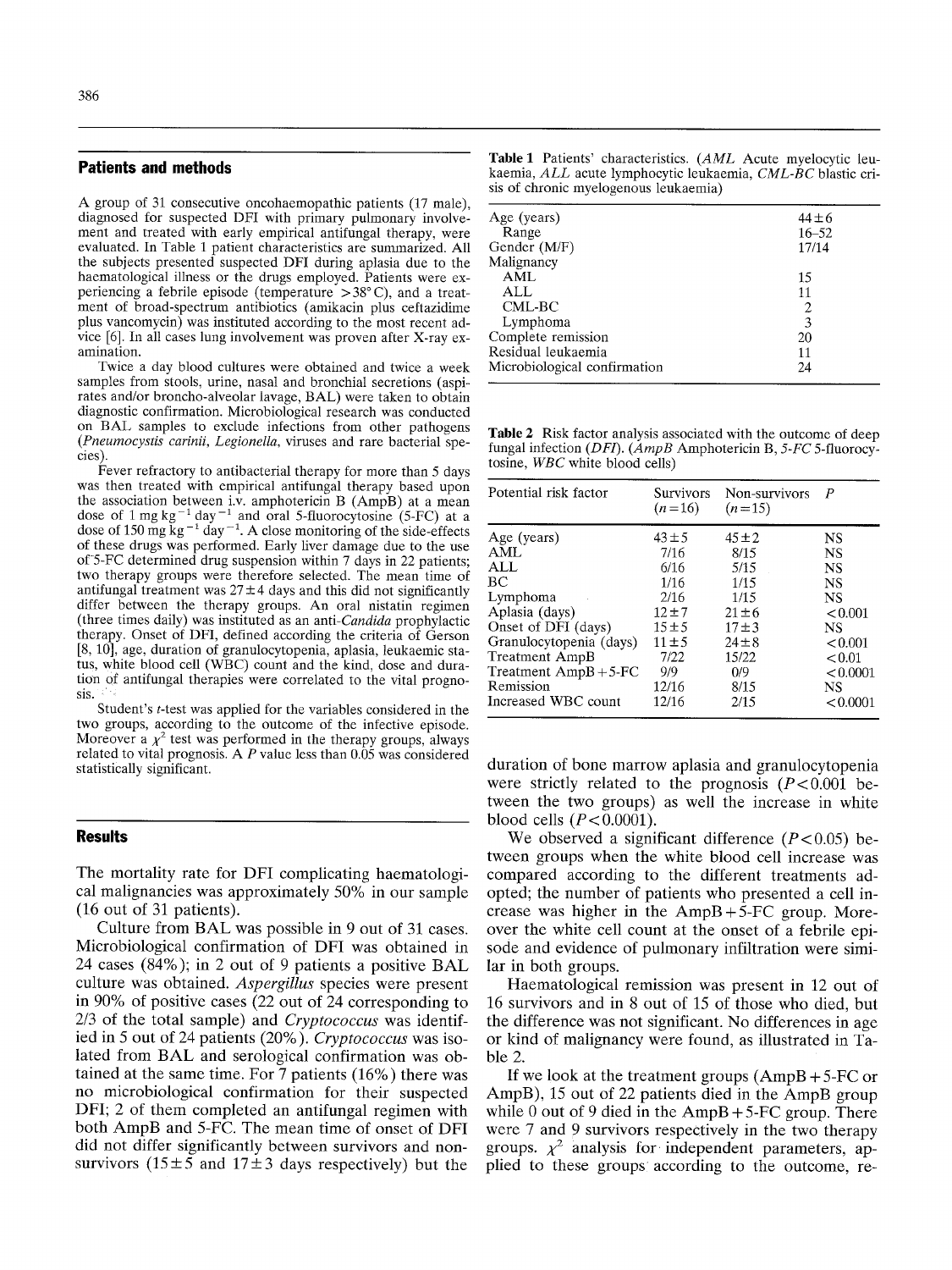vealed a significant concentration of deaths in the AmpB group  $(P=0.0021)$ . No differences were observed among the survivors in terms of the duration of different treatments ( $26 \pm 9$  days for AmpB and  $24 \pm 5$ days for  $AmpB + 5-FC$ .

## **Discussion**

The present results principally emphasize the better outcome for DFI retrospectively encountered in the group of oncohaemopathic patients treated with antifungal combination therapy  $(AmpB + 5-FC)$ .

The use of systemic AmpB is still relevant for the treatment of DFI in leukaemic patients especially when an empirical approach cannot be delayed [12]. A prophylactic use of AmpB is also proposed in patients who have been previously diagnosed as having DFI [18]. Pharmacological studies [4, 15] suggest the rationale for the use of an associated antifungal therapy that can provide a wide spectrum and possibly a synergistic effect, as requested in our sample.

Although combination therapy was considered to offer no advantages in terms of survival [20], our results seem to encourage the use of associated 5-FC. Nevertheless 5-FC compliance and hepatic failure (the causes for suspension of 5-FC) could be related to a more severe fungal infection and a poorer prognosis. In fact, AmpB also significantly improved the vital prognosis for the infection (see Table 2).

Other results on the risk factors associated with a poor outcome for this infection generally reflect, in our study, the recent suggestions of Ribrag [17] except for the remission of the underlying disease, which was higher in terms of the number of survivors but not significantly linked with a better outcome. Microbiological confirmation for aspergillosis was higher than that quoted in the literature [7] but we cannot exclude the possibility of contamination from nasal secretion (positive for *Aspergillus* species in 29/31 cases and in 22/22 patients with positive bronchial secretion culture) as an adjunctive risk for pulmonary aspergillosis during a neutropenic phase [14]. No nasal antifungal prophylaxis was adopted. A presumptive diagnosis of pulmonary aspergillosis (or at least fungal infection) in the nonmicrobiologically confirmed patients was made according to the criteria of Gerson [8, 10] and after infection from other pathogens had been excluded (see Patients and methods).

In conclusion we retrospectively found that the use of a combination antifungal therapy could be effective in suspected DFI complicating haematological malignancies. The low 5-FC compliance does not warrant the empirical use of this drug in a large population.

#### **References**

- 1. Albelda S, Talbot GH, Gerson SI, et al (1984) The role of fiberoptic bronchoscopy in the diagnosis of invasive pulmonary aspergillosis in patients with acute leukemia. Am J Med 76 : 1027-1034
- 2. Bodey G (1986) Fungal infection and fever of unknown origin in neutropenic patients. Am J Med 80 [Suppl 5C]: 112-119
- 3. Chang H, Rodriguez V, Narboni G, Bodey G, Luna M, Freirech E (1976) Causes of death in adults with acute leukemia. Medicine 55 : 259-264
- 4. Craven P, Graybill JR (1984) Combination of oral flucytosine and ketoconazole as therapy for experimental cryptococcal meningitis. J Infect Dis 149:584-589
- 5. De Gregorio M, Lee W, Linker C, Jacobs  $\overline{R}$ . Ries C (1982) Fungal infections in patients with acute leukemia. Am J Med 73:543-548
- 6. EORTC and National Cancer Institute of Canada (1992) Vancomycin added to empirical combination antibiotic therapy for fever in granulocytopenic cancer patients. J Infect Dis 163 : 951-958
- 7. Fischer BD, Armstrong D, et al (1981) Invasive aspergillosis progress in early diagnosis and treatment. Am J Med 71 : 571-577
- 8. Gerson SL, Talbot GH (1985) Discriminant scorecard for diagnosis of invasive pulmonary aspergillosis in patients with acute leukemia. Am J Med 79: 57-64
- 9. Gerson SL, Talbot GH, GH, Hurwitz S, et al (1984) Prolonged granulocytopenia: the major risk factor for invasire pulmonary aspergillosis in patients with acute leukemia. Intern Med 100:345-351
- 10. Gerson SL, Talbot GH, Luke S, et al (1985) Invasive pulmonary aspergillosis in adult acute leukemia: clinical clues to its diagnosis. J Clin Oncol 3:1109-1116
- 11. Hebert PA, Bayer AS (1981) Fungal pneumonia. Invasive pulmonary aspergillosis. Chest 80: 220-225
- 12. Holleran W, Wilbur J, De Gregorio M (1985) Empiric amphotericin B therapy in patients with acute leukemia. Am J Med 7:619-624
- 13. Krick J, Remington J (1976) Opportunistic invasive fungal infections in patients with leukaemia and lymphoma. Clin Haematol 5:249-254
- 14. Martino P, Raccah R, Gentile G, et al (1989) *Aspergillus* colonization of the nose and pulmonary aspergillosis in neutropenic patients: a retrospective study. Haematologica 74:263-265
- 15. Medoff G (1983) Antifungal agents useful in the therapy of systemic fungal infection. Am Rev Pharmacol Toxicol 23: 303-309